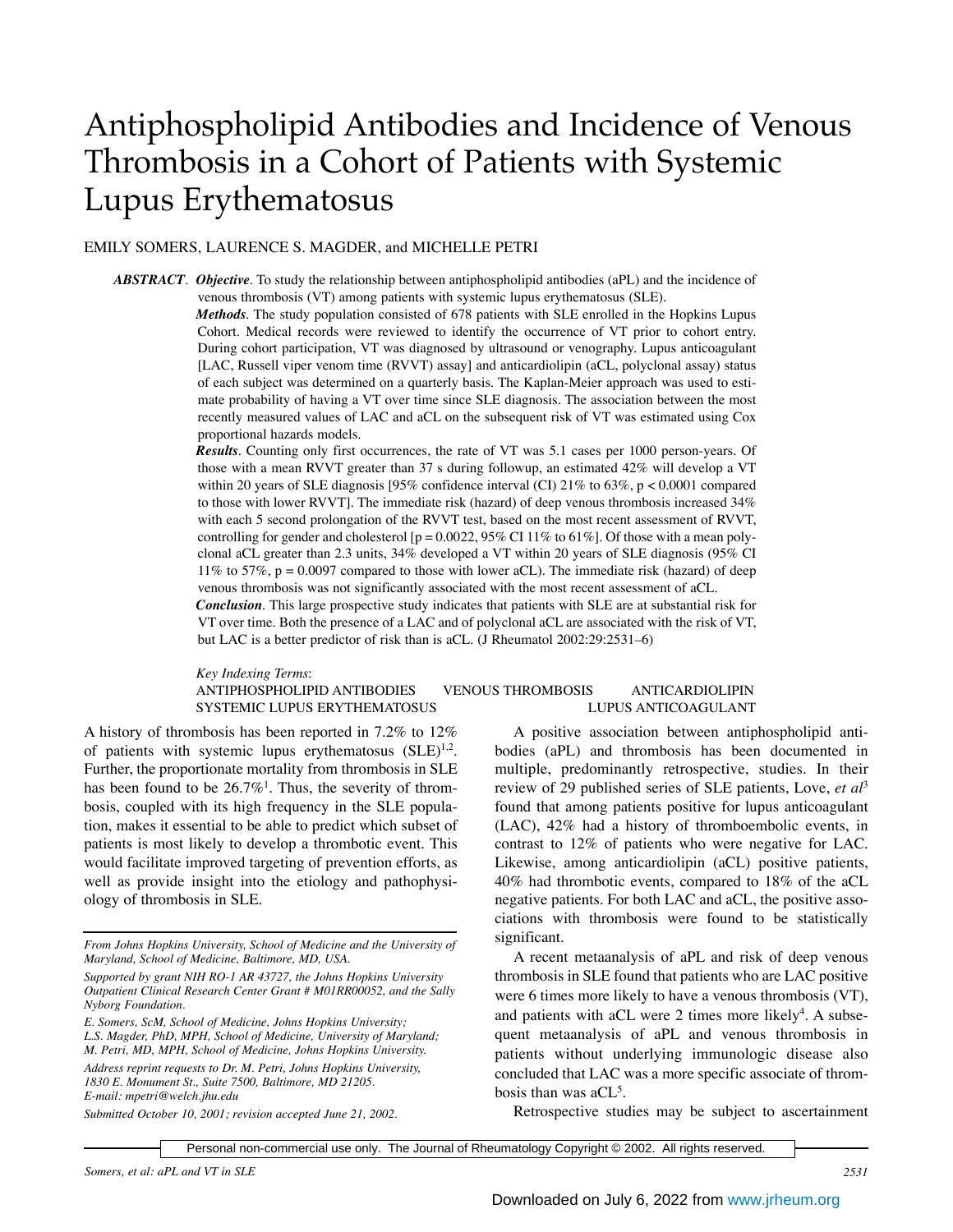bias, in that patients with a prior history of thrombosis may be more likely to have multiple assessments of potential risk factors such as aPL. These studies may also be subject to referral bias. Such biases might lead to artificially inflated risk estimates. In addition, retrospective studies often assess exposures at only one timepoint. However, aPL titers in some patients with SLE are known to fluctuate over time. Thus, the current prospective study was undertaken to generate risk estimates that are less likely to be biased, and that take into account the time-varying nature of aPL in SLE.

#### **MATERIALS AND METHODS**

*Study population***.** The Johns Hopkins Lupus Cohort, conceived in 1987, comprises patients with SLE receiving ongoing care at Johns Hopkins Hospital. This study has been approved on an annual basis by the Johns Hopkins Hospital Institutional Review Board. Informed, written consent is obtained from all subjects who agree to participate in the study. Subjects enrolled in the cohort have clinic visits at 3 month intervals, or more frequently if medically necessary. All patients meet the American College of Rheumatology classification criteria for SLE<sup>6</sup>. For every study visit, a physical examination and laboratory investigations are performed, including screening tests for LAC and anticardiolipin antibody.

*Ascertainment of occurrence of VT.* This study is based on the 678 patients in the cohort for whom information on VT was available, and who did not have VT before or at the time of diagnosis with SLE. Only deep venous thrombosis (not superficial thrombophlebitis) and/or pulmonary emboli were included. Other sites of VT did not occur during cohort followup. Only incident thrombotic events were included in the analysis, i.e., for patients who experienced multiple thromboses, only the first occurrence was included. For all patients, medical charts were reviewed to ascertain whether a VT occurred prior to cohort entry. Some of the patients were diagnosed with SLE long before entering the cohort. For other patients, a VT occurred while the patient was followed in the cohort. Deep venous thrombosis was confirmed by ultrasound or venogram. Pulmonary emboli were confirmed by high probability V/Q scan, spiral computed tomography, or arteriogram.

*Measurement of antiphospholipid antibodies*. The 2 independent variables of primary interest were LAC and aCL status. The modified automated Russell viper venom time (RVVT) test, as described elsewhere, was used to screen for LAC<sup>7</sup>. RVVT results of greater than 37 seconds were considered positive (or high) for dichotomized analyses. For clinical purposes, patients with a prolonged RVVT, at least once during followup, also had a mixing study, and platelet neutralization procedure to confirm the presence of LAC, using international criteria<sup>8</sup>. Screening for aCL was performed with a polyclonal ELISA, which detects IgG, IgM, and/or IgA isotypes. Anticardiolipin results of greater than 2.3 ELISA binding units were considered positive (or high), based upon previous cutoff determination using nonparametric methods<sup>2</sup>. This assay was previously validated by an international committee9 .

*Other variables.* The following known or suspected risk factors were also included in this study: age at diagnosis, years of education, gender, race (Caucasian or African-American), complement components C3 and C4, anti-dsDNA by *Crithidia luciliae* assay, serum cholesterol, blood pressure, prednisone dose, hydroxychloroquine use, smoking history (ever smoker vs never smoker), and renal damage (history of nephrotic syndrome and/or renal insufficiency). In addition, an analysis of disease activity (using the Physician's Global Assessment ascertained at each visit) was performed.

*Statistical analysis*. Survival analysis, using the Kaplan-Meier technique, was used to estimate the probability of having an incident VT over time since the diagnosis of SLE. The effect of various time invariant predictors on the probability of having a VT was assessed using log rank tests (to

statistically compare the survival curves) and Cox proportional hazards models (to estimate hazard ratios). These analyses were based on all incident events and all time since diagnosis with SLE, including events and time that occurred before cohort entry. Patients were censored after the occurrence of an incident VT, and were thus excluded from the denominator in subsequent risk estimates.

The effect of time-varying predictors (such as cholesterol level, and aPL) on the probability of having an incident VT was estimated using Cox models, modeling the hazard at a given time as a function of the most recently measured values of the predictors. For example, if a patient's RVVT was measured at 0, 3, and 6 months after diagnosis with SLE, the patient's hazard for VT from 0 to 3 months was assumed to be a function of the RVVT level at time 0, the patient's hazard for RVVT from 3 to 6 months was assumed to be a function of the RVVT level at time 3, etc. These analyses were based on only the followup time and events that occurred during cohort participation since the values of the time-varying predictors were unknown prior to cohort entry. To include patients in the analysis whose predictors were not known prior to cohort entry, we followed the approach for "left truncated" data described by Tsai, *et al*10.

#### **RESULTS**

Characteristics of the 678 cohort patients at baseline (time of study entry) are presented in Table 1. The large majority of patients were female and most were diagnosed with SLE at between 20 and 39 years of age. Forty-six percent of the patients entered the cohort within 2 years of diagnosis. Followup in the cohort ranged from 0 to 14 years, with 44% observed in the cohort for more than 5 years.

Thirty-five of the study patients had a first VT after diagnosis with SLE. These 35 cases were used in the overall survival analysis and the analyses of time invariant predictors. Of these cases, 15 occurred during cohort participation. These 15 were used in the analyses of time-varying predictors. The dataset captured the first thrombotic event. Recurrences were not systematically studied. The estimated rate of first time venous thrombosis is 5.1 cases per 1000 person-years. Of the 35 study subjects who had a VT, 27 (77%) were female and 18 (51%) were Caucasian. Seven (20%) of the cases occurred within one year of diagnosis and 16 (46%) occurred within 5 years of diagnosis with SLE.

A Kaplan-Meier estimate of the probability of remaining VT-free as a function of time since diagnosis with SLE is presented in Figure 1. Based on this analysis it is estimated that  $9\%$  ( $95\%$  CI,  $6\%$  to  $13\%$ ) of the patients with SLE will develop a VT within 20 years of SLE diagnosis.

Of the 678 patients, we obtained one or more RVVT measurements from 373 study subjects. This included 31 of the VT cases and 14 of the prospectively observed VT cases. Some study subjects had more than 50 RVVT measurements, though most had fewer than 12. The subject-specific mean RVVT ranged from 12 to 77 s with 10% having a mean greater than 37 s (i.e., "high" or "positive").

We obtained one or more aCL measurements from 352 subjects. This included 28 of the VT cases and 12 of the prospectively observed VT cases. As with RVVT, some study subjects had more than 50 aCL measurements,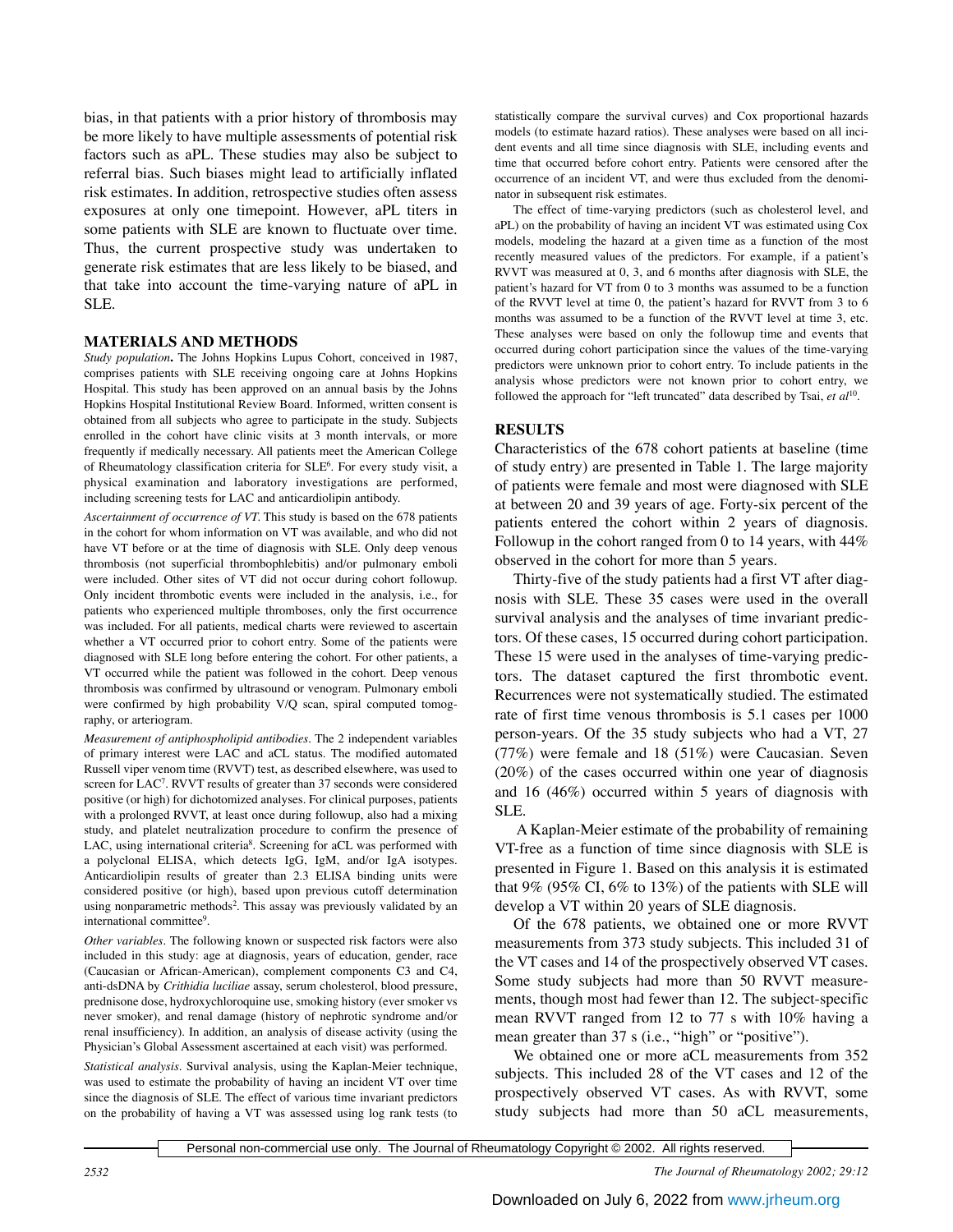*Table 1.* Baseline characteristics of patients in the Johns Hopkins Lupus Cohort ( $n = 678$ ).

| Categorical Variables                         | Number $(\%)$ |  |  |
|-----------------------------------------------|---------------|--|--|
| Gender                                        |               |  |  |
| Female                                        | 629 (93)      |  |  |
| Male                                          | 48 (7)        |  |  |
| Race                                          |               |  |  |
| African-American                              | 305 (45)      |  |  |
| Caucasian                                     | 365 (54)      |  |  |
| Other                                         | 6(1)          |  |  |
| Age at diagnosis, yrs                         |               |  |  |
| ~120                                          | 123 (18)      |  |  |
| $20 - 39$                                     | 402 (60)      |  |  |
| $40 - 59$                                     | 130 (19)      |  |  |
| $60 +$                                        | 23(3)         |  |  |
| Duration of SLE at cohort entry, yrs          |               |  |  |
| $\lt 2$                                       | 314 (46)      |  |  |
| $2 - 5$                                       | 133 (20)      |  |  |
| > 5                                           | 231 (34)      |  |  |
| Duration of followup in the cohort, yrs       |               |  |  |
| $\lt 2$                                       | 169 (25%)     |  |  |
| $2 - 5$                                       | 209 (31%)     |  |  |
| > 5                                           | 300 (44%)     |  |  |
| <b>Education</b> level                        |               |  |  |
| < High school                                 | 96 (14)       |  |  |
| High school                                   | 209 (31)      |  |  |
| $>$ High school                               | 330 (49)      |  |  |
| Unknown                                       | 43(6)         |  |  |
| History of smoking                            | 305(45)       |  |  |
| Ever anti-dsDNA positive active followup      | 397 (59)      |  |  |
| Ever RVVT $> 37$ during active followup*      | 102(27)       |  |  |
| Ever $aCL > 2.3$ EBU during active followup** | 168 (48)      |  |  |
| <b>Continuous Variables</b>                   | Mean $(SD)$   |  |  |
| RVVT, s                                       | 29.7(7.8)     |  |  |
| aCL, EBU                                      | 1.7(2.7)      |  |  |
| anti-dsDNA, titer, Crithidia method           | 62.6 (159)    |  |  |

\* Based on only 373 patients for whom RVVT data were available. \*\* Based on only 352 patients for whom aCL data were available. RVVT: Russel viper venom time test for lupus anticoagulant; aCL: anticardiolipin, polyclonal assay; EBU: ELISA binding unit.

Cholesterol, mg/dl 201.5 (56.8) Systolic blood pressure, mm Hg 123.8 (19.4) Diastolic blood pressure, mm Hg 77.0 (12.6)

although the majority had less than 12. The subject-specific mean aCL ranged from 0 to 25 units with 13% having mean aCL greater than 2.3 (i.e., high or positive).

Of those with a high mean RVVT during followup, 12/38 (32%) had a VT at some time after diagnosis with lupus. In contrast, of those with a low mean RVVT during followup, 19/335 (6%) had a VT at some time after diagnosis with lupus. Figure 2 shows Kaplan-Meier estimates of the occurrence of VT after diagnosis with SLE for those with high (> 37 s) and low mean levels of RVVT observed during participation in the cohort. The differences between the 2 survival curves were statistically significant ( $p < 0.0001$ ). It can be

seen that among those with high RVVT measures during the cohort, an estimated 42% (95% CI 21% to 63%) will have a VT within 20 years after diagnosis with SLE.

Of those with a high mean aCL during followup, 8/45 (18%) had a VT at some time after diagnosis with lupus. In contrast, of those with a low mean aCL during followup, 20/307 (7%) had a VT at some time after diagnosis with lupus. Figure 3 shows Kaplan-Meier estimates of the occurrence of VT after diagnosis with SLE for those with high (> 2.3 units) and low mean levels of aCL observed during participation in the cohort. The differences between the 2 survival curves were statistically significant ( $p = 0.0097$ ). It can be seen that among those with high aCL measures during the cohort, an estimated 34% (95% CI 11% to 57%) will have a VT within 20 years after diagnosis with SLE. In a sensitivity analysis, similar results were found using an aCL cut-off of 3.0 ( $p = 0.0082$ ).

Table 2 shows the association between time invariant predictors and the risk of VT based on a series of Cox proportional hazards models (one model for each predictor). Some of the predictors are not truly time invariant (e.g., RVVT and aCL level), but these are summarized by taking their subject-specific mean during the cohort followup and treating it as a fixed characteristic of the patient for these analyses. From Table 2 it can be seen that male gender, mean RVVT during cohort observation, and having a mean aCL greater than 2.3 during cohort observation were all significantly associated with higher risk of VT. The Physician Global Assessment of lupus activity had a hazard ratio of 1.9 which did not achieve statistical significance.

RVVT and aCL are highly correlated. To assess whether high levels of aCL (i.e., mean > 2.3 during cohort) were still predictive of VT risk after controlling for high levels of RVVT (mean  $> 37$  s) we included both in the same model. It was found that, after controlling for high RVVT, high aCL was no longer associated with VT risk. The hazard ratio estimate was 1.1 (95% CI 0.4 to 3.0,  $p = 0.88$ ). In contrast, high RVVT was still significantly associated with VT risk (hazard ratio estimate 5.0, 95% CI 1.9 to 13.1,  $p = 0.0009$ ). There was no significant interaction between the 2 variables.

Table 3 shows the estimated association between timevarying predictors and risk of VT where the hazard is modeled as a function of the most recent measurement of each predictor. It can be seen that the most recent measure of RVVT is significantly associated with the risk for VT. The most recent aCL was not statistically significantly associated with VT risk.

A multivariable model was fit to see whether the most recent RVVT value was significantly associated with VT risk after controlling for gender and the most recent cholesterol measure. The result was similar to the unadjusted result. Each 5 s increase in RVVT was associated with a 34% increase in the hazard for VT (95% CI 1.1 to 1.6,  $p =$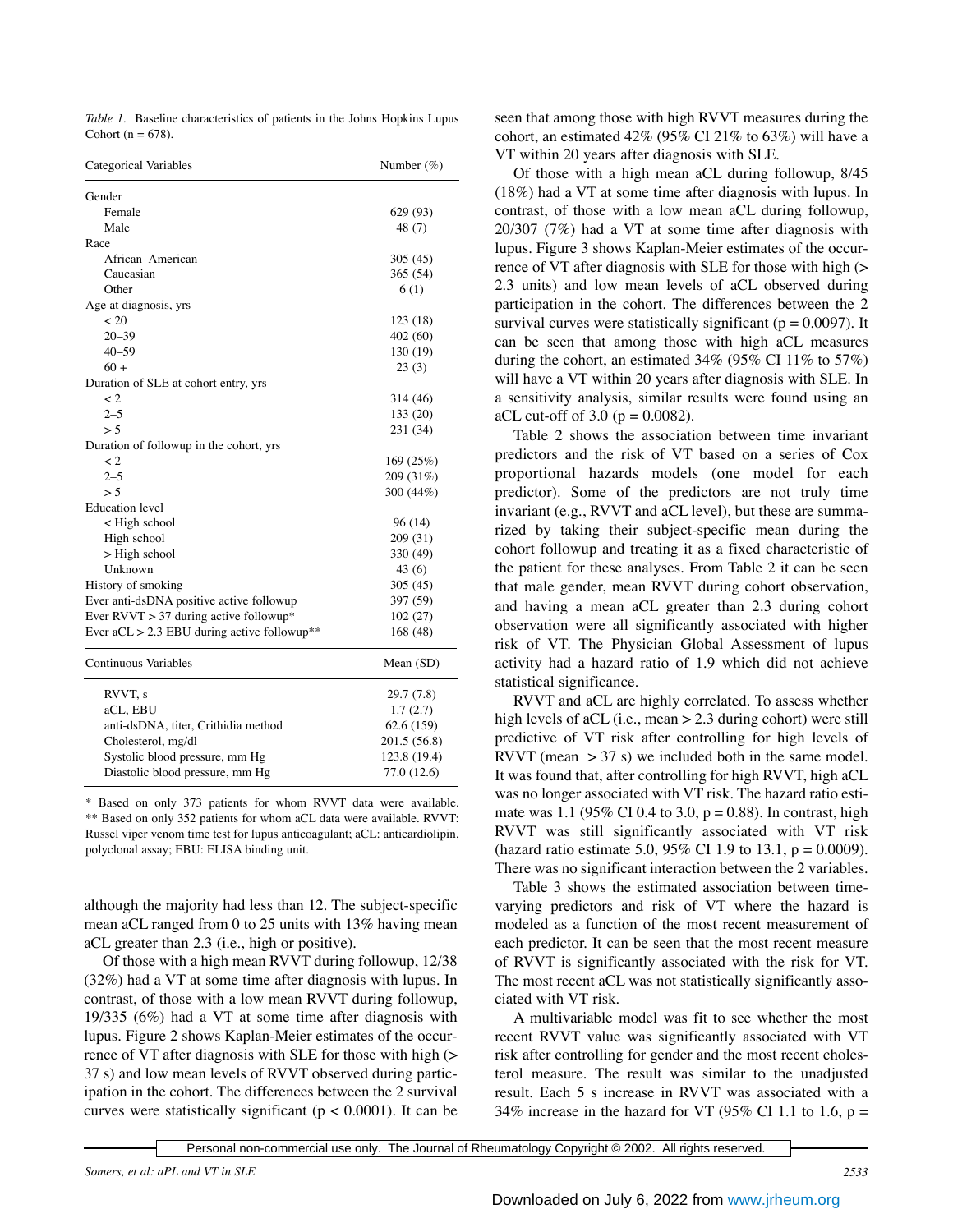

*Figure 1.* A Kaplan-Meier estimate of the probability of remaining VT-free as a function of time since diagnosis with SLE (based on the 35 occurrences of deep vein thrombosis observed retrospectively or prospectively).



*Figure 2.* Kaplan-Meier curves in strata determined by mean Russell viper venom time (RVVT) during the cohort period (High RVVT indicates that the mean RVVT > 37 seconds, Low RVVT is  $\leq$  37 seconds). (p < 0.0001 for difference between the curves based on a log rank test.)

0.0022). Adding Physician Global Assessment to the model did not change the results with respect to RVVT.

#### **DISCUSSION**

Results from the Cox proportional hazards modeling indicate that LAC is a risk factor for venous thrombosis in patients with SLE. This prospective analysis does not, however, support the premise that aCL is an independent risk factor for venous thrombosis. In consonance with findings from Triplett, *et al*11, a synergistic relationship was not found between the 2 autoantibodies. Petri, *et al*<sup>2</sup> and Derksen, *et al*<sup>12</sup> have reported that LAC is a stronger predictor of thrombosis than aCL in the SLE population. However, lack of evidence in our study for an independent association between aCL and risk of venous thrombosis contrasts with findings from several retrospective studies. Various explanations may contribute to this discordance.

Many previous studies have not examined RVVT and aCL in the same model. Thus, reported associations between aCL and thrombosis may have been confounded by RVVT status. In our univariate analysis of aCL and RVVT as time invariant predictors of thrombosis, aCL appeared to be a significant predictor of thrombosis. However, when both RVVT and aCL were modeled together, only RVVT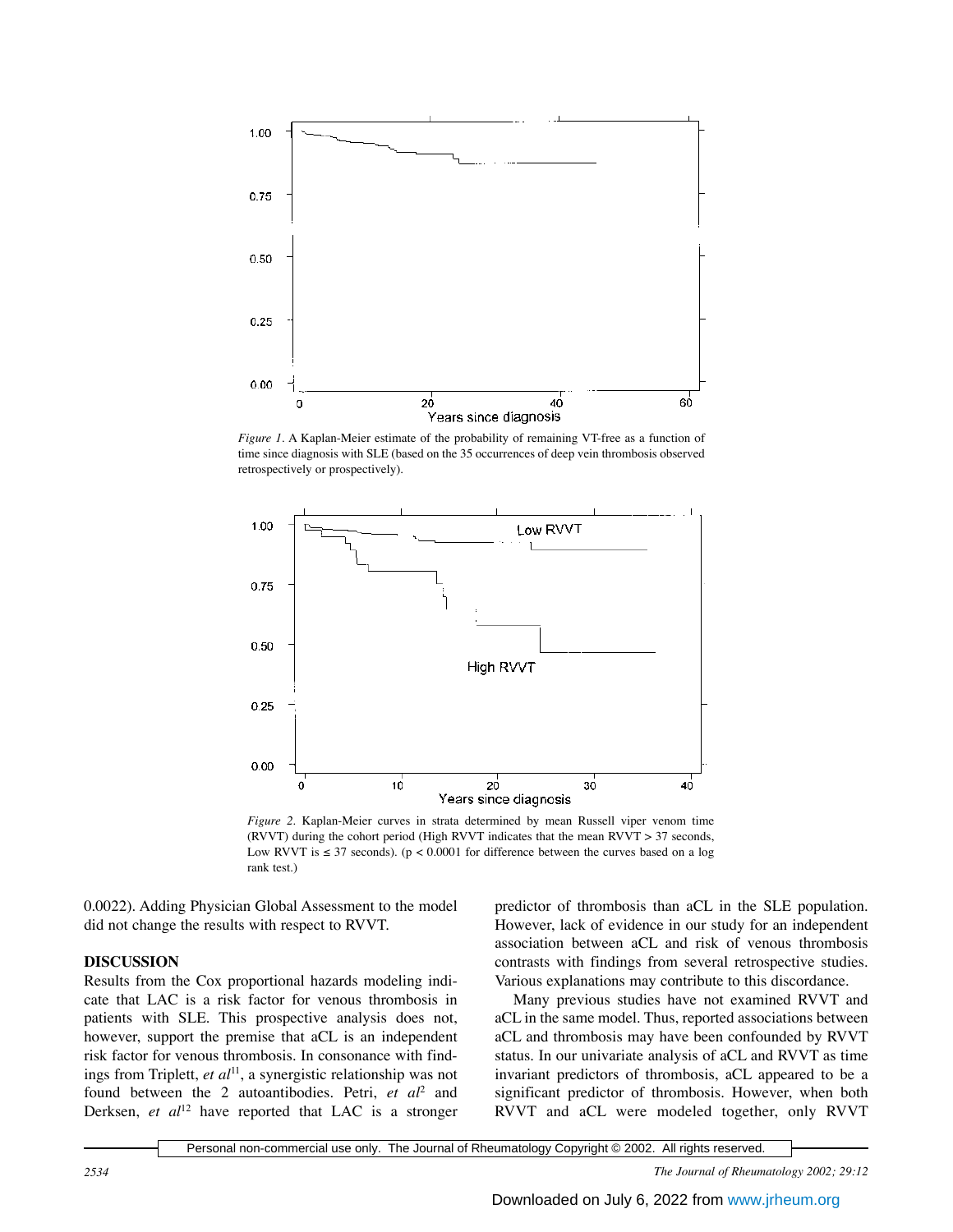

*Figure 3.* Kaplan-Meier curves in strata determined by mean anticardiolipin antibodies (aCL) during the cohort period (High aCL indicates that the mean aCL > 2.3 units, Low aCL is  $\leq 2.3$ units). ( $p < 0.0097$  for difference between the curves based on a log rank test).

|  | Table 2. Estimated effect of time-invariant predictors on the rate of deep venous thrombosis following SLE diag- |  |  |  |  |  |  |
|--|------------------------------------------------------------------------------------------------------------------|--|--|--|--|--|--|
|  | nosis. Estimates are based on a series of individual Cox proportional hazards models using all followup time     |  |  |  |  |  |  |
|  | (from diagnosis until end of followup).                                                                          |  |  |  |  |  |  |

| Predictor                                                                                                                                | Hazard<br>Ratio | 95% CI     | p      |
|------------------------------------------------------------------------------------------------------------------------------------------|-----------------|------------|--------|
| Gender, male vs female                                                                                                                   | 4.4             | 2.0.9.6    | 0.0003 |
| Race, African-American vs Caucasian                                                                                                      | 1.0             | 0.5, 1.9   | 0.95   |
| Age at diagnosis, per 5 yrs                                                                                                              | 1.0             | 0.9.1.2    | 0.78   |
| History of smoking, yes vs no                                                                                                            | 0.9             | 0.5, 1.8   | 0.79   |
| Ever anti-dsDNA positive, Crithidia                                                                                                      | 0.8             | 0.4, 1.7   | 0.64   |
| Mean RVVT during cohort observation, per 5 s increase*                                                                                   | 1.4             | 1.2, 1.6   | 0.0001 |
| Mean RVVT during cohort observation $> 37$ s, yes vs no*                                                                                 | 5.0             | 2.4, 10.4  | 0.0001 |
| Mean aCL during cohort observation, per 1 EBU increase**                                                                                 | 1.0             | 0.9.1.2    | 0.37   |
| Mean aCL during cohort observation $> 2.3$ EBU, yes vs no <sup>**</sup><br>Physician's global assessment of disease activity, per 1 unit | 2.8             | 1.2, 6.4   | 0.013  |
| increase on a 0 to 3 visual analog scale                                                                                                 | 1.9             | 0.95, 3.81 | 0.069  |

\* Based on 373 patients for whom RVVT data were available. \*\* Based on 352 patients for whom aCL data were available.

*Table 3.* Estimated effect of time-varying predictors (measured during cohort followup) on the hazard rate of deep venous thrombosis following SLE diagnosis. Estimates are based on a series of individual Cox proportional hazards models using only followup that occurred while the patient was enrolled in the Johns Hopkins Lupus Cohort. The hazard was modeled as a function of the most recent measurement of each variable.

| Predictor                                       | Hazard Ratio | 95% CI     | p      |
|-------------------------------------------------|--------------|------------|--------|
| RVVT, per $5s$                                  | 1.30         | 1.10, 1.54 | 0.0025 |
| aCL, per EBU                                    | 1.02         | 0.96, 1.08 | 0.62   |
| Anti-dsDNA, per unit increase in log-titer      | 0.94         | 0.73, 1.23 | 0.66   |
| Systolic blood pressure, per 10 mm Hg increase  | 1.15         | 0.90, 1.47 | 0.26   |
| Diastolic blood pressure, per 10 mm Hg increase | 1.15         | 0.76, 1.75 | 0.51   |
| Serum cholesterol, per 50 mg/dl increase        | 1.95         | 1.34, 2.83 | 0.0005 |
| $C3$ , per 30 mg/dl increase                    | 0.84         | 0.51, 1.40 | 0.48   |
| C4, per 10 mg/dl increase                       | 1.25         | 0.75, 2.07 | 0.39   |
| Prednisone, per 5 mg increase                   | 0.32         | 0.04, 2.81 | 0.31   |
| Plaquenil, using vs not                         | 0.65         | 0.18, 2.29 | 0.50   |